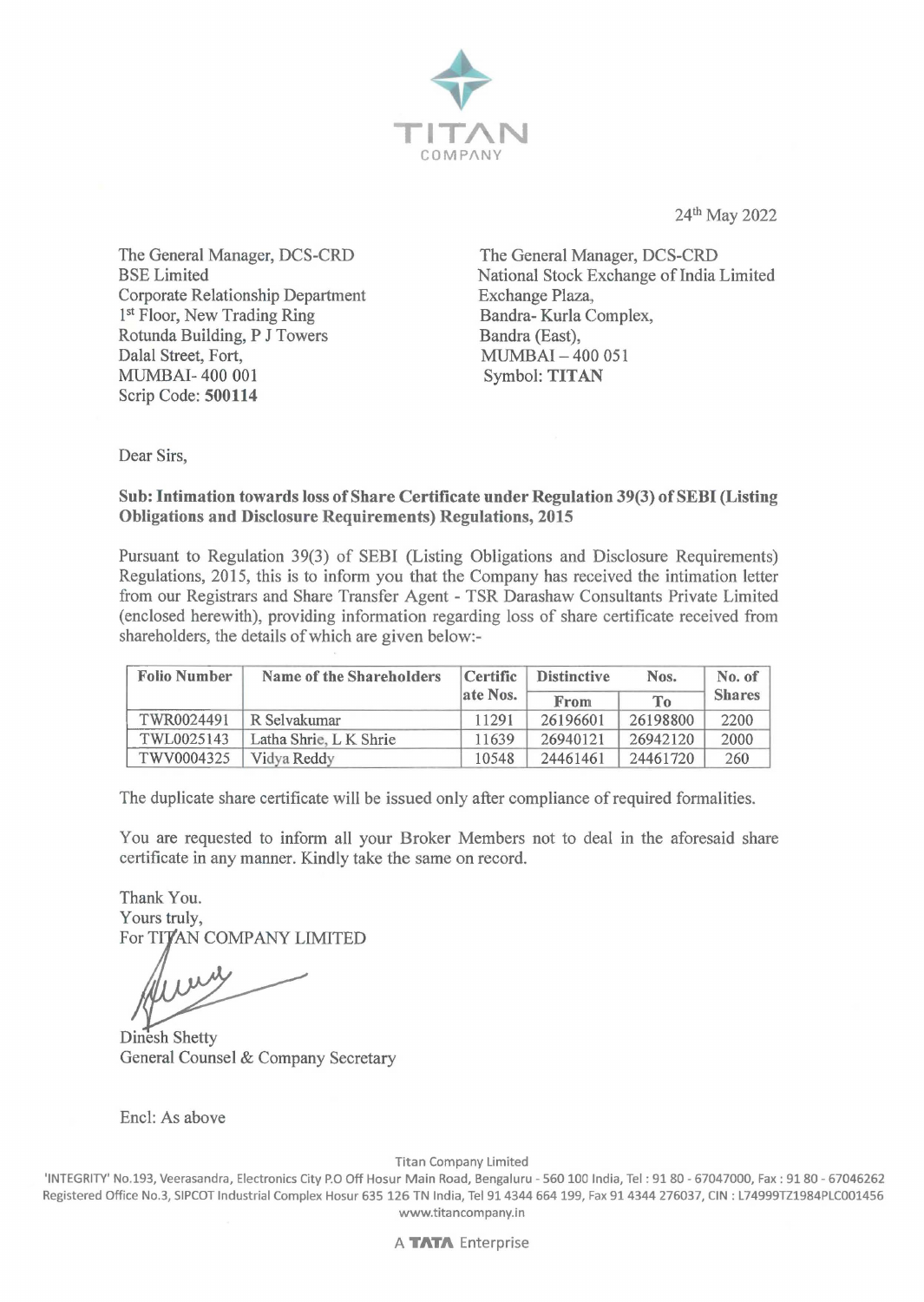

**National Stock Exchange of India Ltd. Date :-23/05/2022 Exchange Plaza Plot No.c-1, G-Block IFB Centre Bandra-Kurla Complex Bandra (East), Mumbai 400051 Maharashtra India** 

Dear Sir[s]/Madam,

UNIT : Titan Company Limited RE : LOSS OF SHARE CERTIFICATES.

We have to advise you to place the appended Notice regarding loss of Certificate[s] for attention of the Members of the Exchange, with instructions that they communicate to us immediately if they are in a position to give us information relating to any transaction or whereabouts of the original certificate[s].

**Attn : The Secretary of Stock Exchange** 

**TSR CONSULTANTS PRIVATE LIMITED**  (Subsidiary of Link Intime India Private Limited) C-101, 1st Floor, 247 Park, Lal Bahadur Shastri Marg, Vikhroli (West), Mumbai - 400083 CIN - U74999MH2018PTC307859Tel.: +91 22 6656 8484 Fax : +91 22 6656 8494 E-mail [: csg-unit@tcplindia.co.in](mailto:csg-unit@tcplindia.co.in) Website [: www. https://www.tcplindia.co.in](http://www.tsrdarashaw.com/)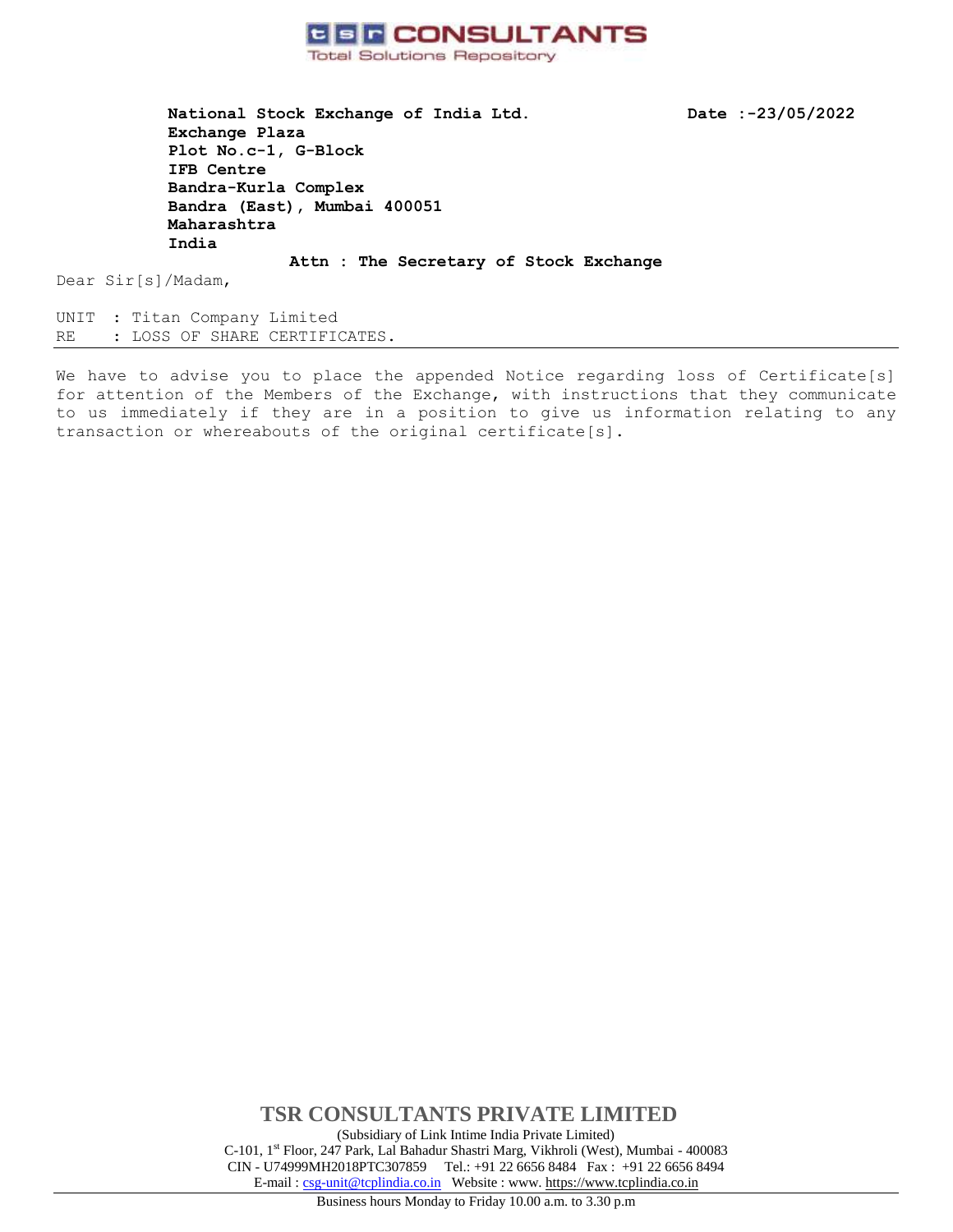**Total Solutions Repository** 

### **NOTICE**

#### **Titan Company Limited**

## **Regd. Off : INTEGRITY, NO. 193, VEERASANDRA OFF HOSUR MAIN ROAD,ELECTRONICS CITY P.O BANGALORE KARNATAKA 560100**

NOTICE is hereby given that the certificate[s] for the under mentioned securities of the Company has / have been lost / mislaid and holder[s] of the said securities has/have applied to the Company to issue duplicate certificate[s]. Any person who has a claim in respect of the said securities should lodge such claim with the Company at the Registered Office, within 15 days from this date, else the Company will proceed to issue duplicate certificate[s] without further intimation.

| Folio No.  | Name of the holders (Inc. Joint | Shares of Rs. $1.00/-$ | Certificate | Distinctive Nos. |
|------------|---------------------------------|------------------------|-------------|------------------|
|            | Holders)                        | each                   | No.         |                  |
| TWR0024491 | R SELVAKUMAR                    | 2200                   | 11291       | 26196601-        |
|            |                                 |                        |             | 26198800         |

**Date :- 23/05/2022 Place :- Mumbai**

> **TSR CONSULTANTS PRIVATE LIMITED**  (Subsidiary of Link Intime India Private Limited) C-101, 1st Floor, 247 Park, Lal Bahadur Shastri Marg, Vikhroli (West), Mumbai - 400083 CIN - U74999MH2018PTC307859Tel.: +91 22 6656 8484 Fax : +91 22 6656 8494 E-mail [: csg-unit@tcplindia.co.in](mailto:csg-unit@tcplindia.co.in) Website [: www. https://www.tcplindia.co.in](http://www.tsrdarashaw.com/)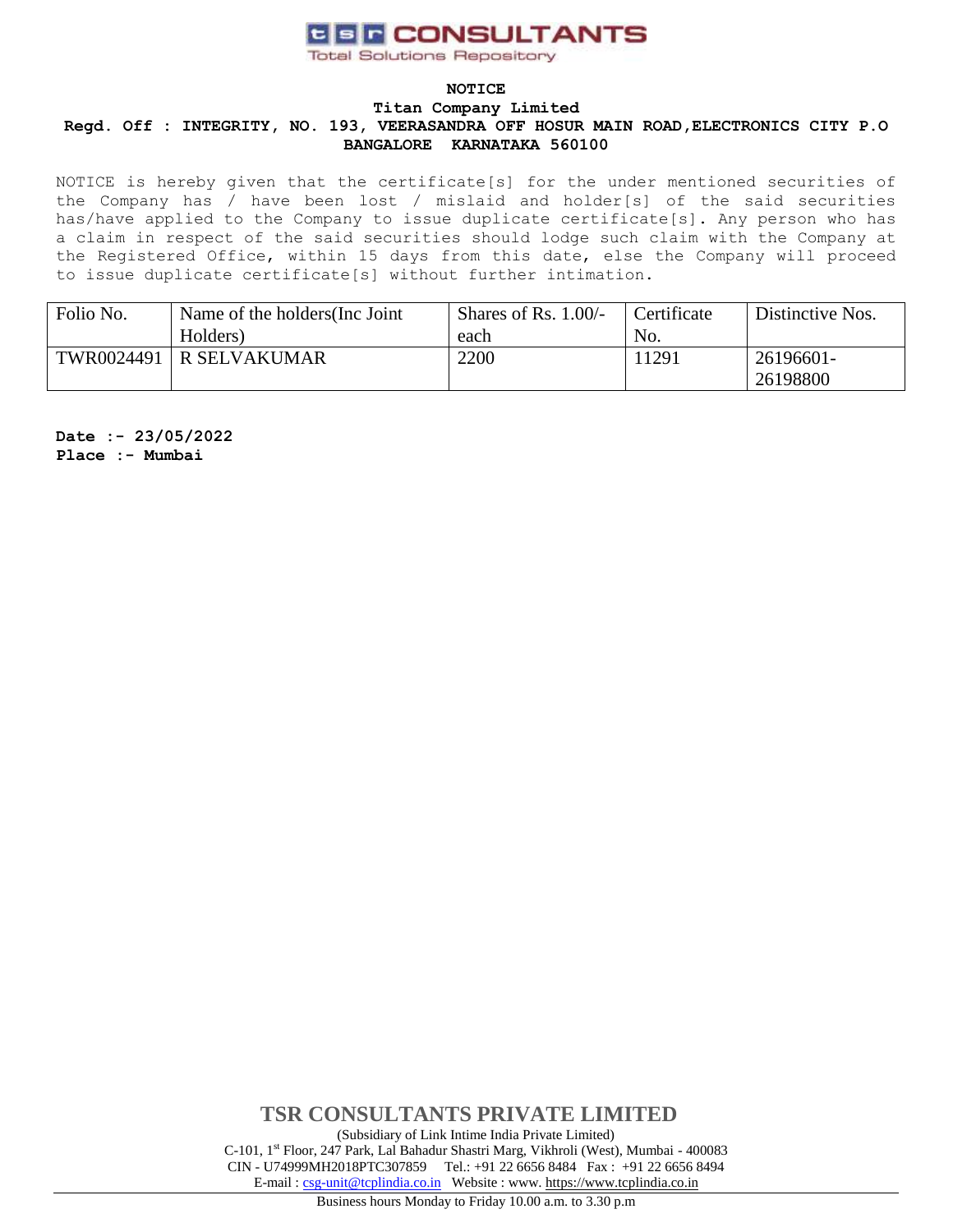

**BSE LIMITED Date :- 23/05/2022 PHIROZE JEEJEEBHOY TOWERS DALAL STREET FORT MUMBAI MAHARASHTRA INDIA 400001** 

### **Attn : The Secretary of Stock Exchange**

Dear Sir[s]/Madam,

UNIT : Titan Company Limited RE : LOSS OF SHARE CERTIFICATES.

We have to advise you to put the appended Notice regarding loss of Certificate[s] for attention of the Members of the Exchange, with instructions that they communicate to us immediately if they are in a position to give us information relating to any transaction or whereabouts of the original certificate[s].

> **TSR CONSULTANTS PRIVATE LIMITED**  (Subsidiary of Link Intime India Private Limited) C-101, 1st Floor, 247 Park, Lal Bahadur Shastri Marg, Vikhroli (West), Mumbai - 400083 CIN - U74999MH2018PTC307859Tel.: +91 22 6656 8484 Fax : +91 22 6656 8494 E-mail [: csg-unit@tcplindia.co.in](mailto:csg-unit@tcplindia.co.in) Website [: www. https://www.tcplindia.co.in](http://www.tsrdarashaw.com/)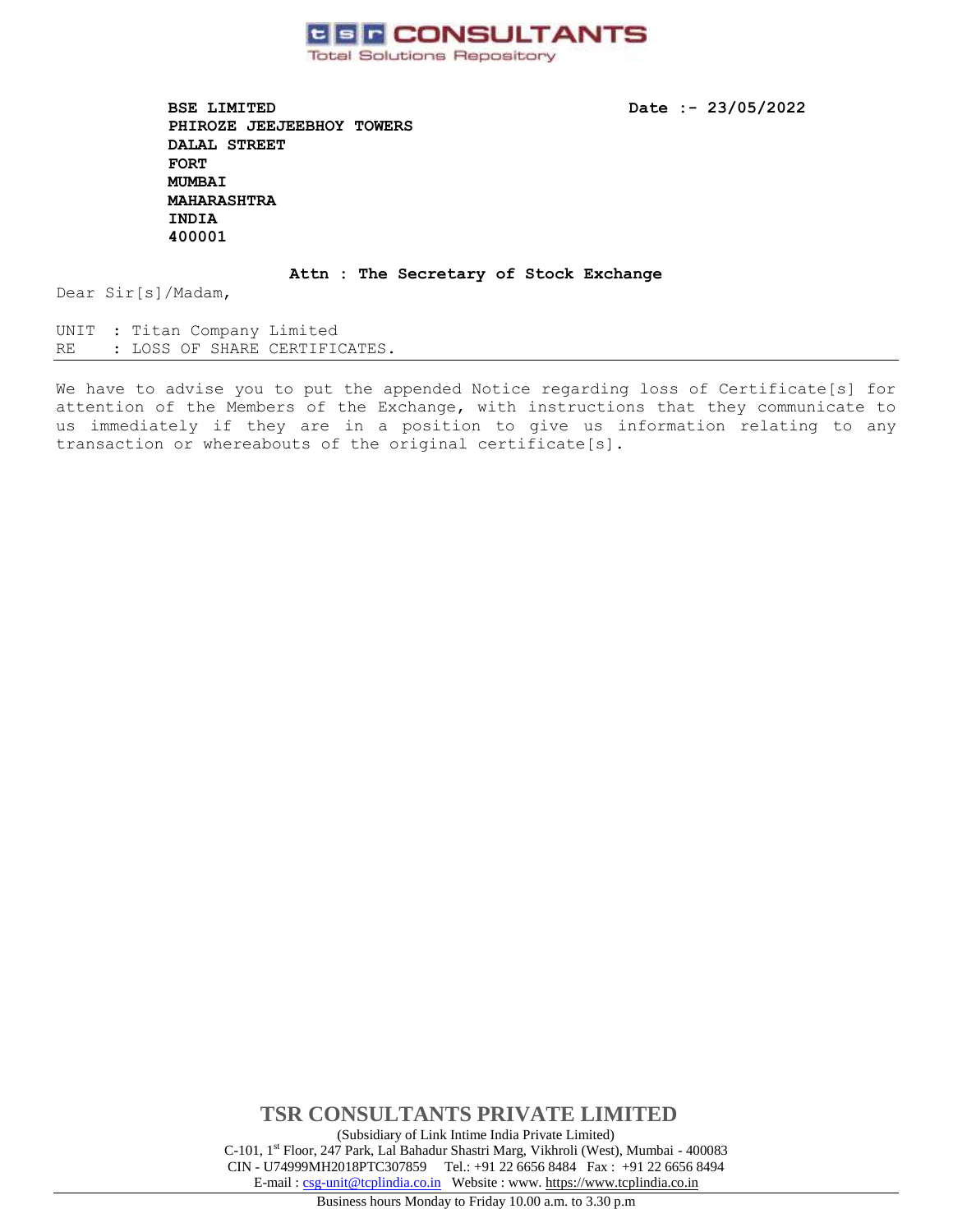**Total Solutions Repository** 

### **NOTICE**

#### **Titan Company Limited**

## **Regd. Off : INTEGRITY, NO. 193, VEERASANDRA OFF HOSUR MAIN ROAD,ELECTRONICS CITY P.O BANGALORE KARNATAKA 560100**

NOTICE is hereby given that the certificate[s] for the under mentioned securities of the Company has / have been lost / mislaid and holder[s] of the said securities has/have applied to the Company to issue duplicate certificate[s]. Any person who has a claim in respect of the said securities should lodge such claim with the Company at the Register=ed Office, within 15 days from this date,else the Company will proceed to issue duplicate certificate[s] without further intimation.

| Folio No.  | Name of the holders (Inc. Joint | Shares of Rs. $1.00/-$ | Certificate | Distinctive Nos. |
|------------|---------------------------------|------------------------|-------------|------------------|
|            | Holders)                        | each                   | No.         |                  |
| TWR0024491 | R SELVAKUMAR                    | 2200                   | 11291       | 26196601-        |
|            |                                 |                        |             | 26198800         |

**Date :- 23/05/2022 Place :- Mumbai**

> **TSR CONSULTANTS PRIVATE LIMITED**  (Subsidiary of Link Intime India Private Limited) C-101, 1st Floor, 247 Park, Lal Bahadur Shastri Marg, Vikhroli (West), Mumbai - 400083 CIN - U74999MH2018PTC307859Tel.: +91 22 6656 8484 Fax : +91 22 6656 8494 E-mail [: csg-unit@tcplindia.co.in](mailto:csg-unit@tcplindia.co.in) Website [: www. https://www.tcplindia.co.in](http://www.tsrdarashaw.com/)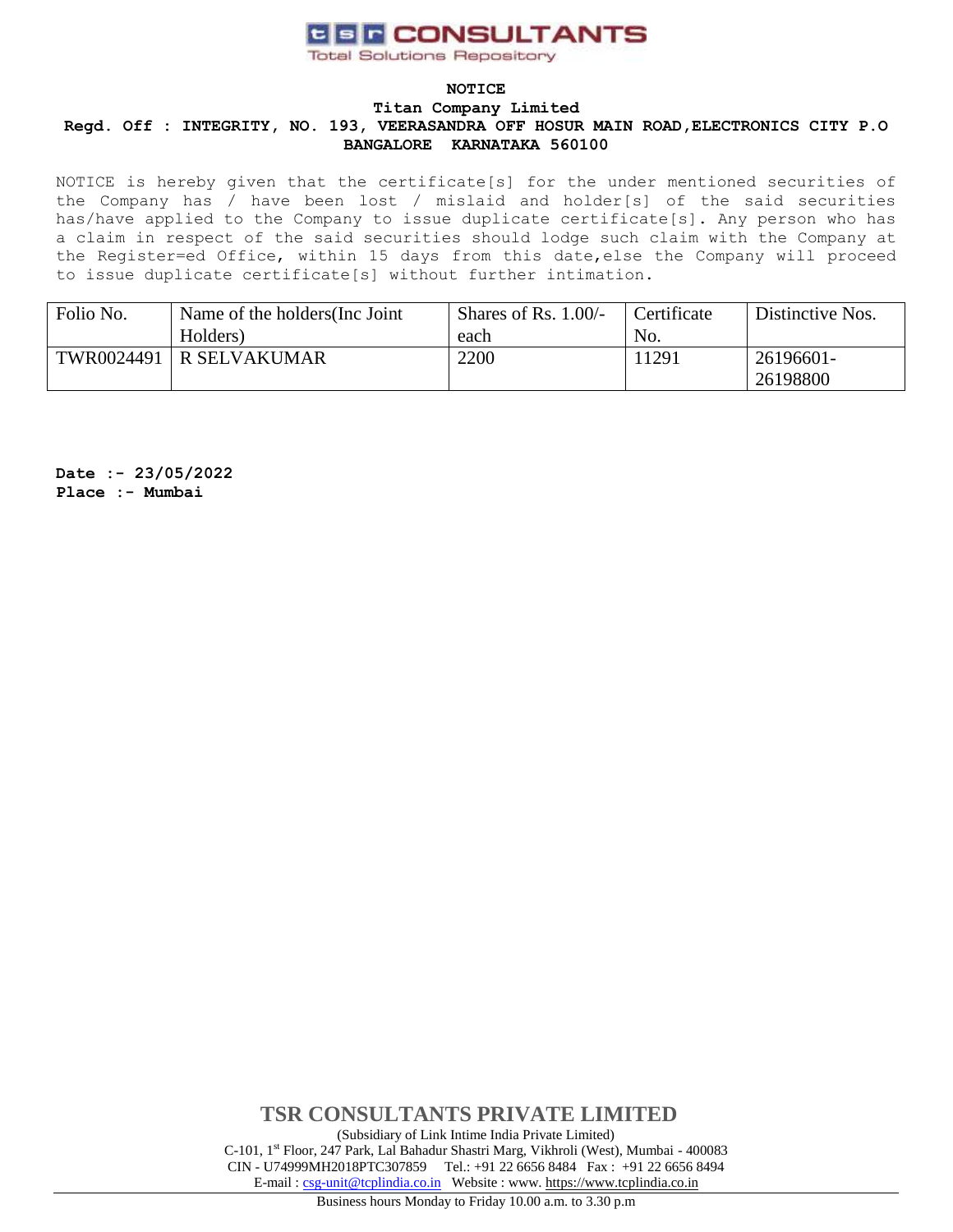

**National Stock Exchange of India Ltd. Date :-24/05/2022 Exchange Plaza Plot No.c-1, G-Block IFB Centre Bandra-Kurla Complex Bandra (East), Mumbai 400051 Maharashtra India**

Dear Sir[s]/Madam,

UNIT : Titan Company Limited RE : LOSS OF SHARE CERTIFICATES.

We have to advise you to place the appended Notice regarding loss of Certificate[s] for attention of the Members of the Exchange, with instructions that they communicate to us immediately if they are in a position to give us information relating to any transaction or whereabouts of the original certificate[s].

**Attn : The Secretary of Stock Exchange**

**TSR CONSULTANTS PRIVATE LIMITED** (Subsidiary of Link Intime India Private Limited) C-101, 1st Floor, 247 Park, Lal Bahadur Shastri Marg, Vikhroli (West), Mumbai - 400083 CIN - U74999MH2018PTC307859Tel.: +91 22 6656 8484 Fax : +91 22 6656 8494 E-mail [: csg-unit@tcplindia.co.in](mailto:csg-unit@tcplindia.co.in) Website : www. [https://www.tcplindia.co.in](http://www.tsrdarashaw.com/)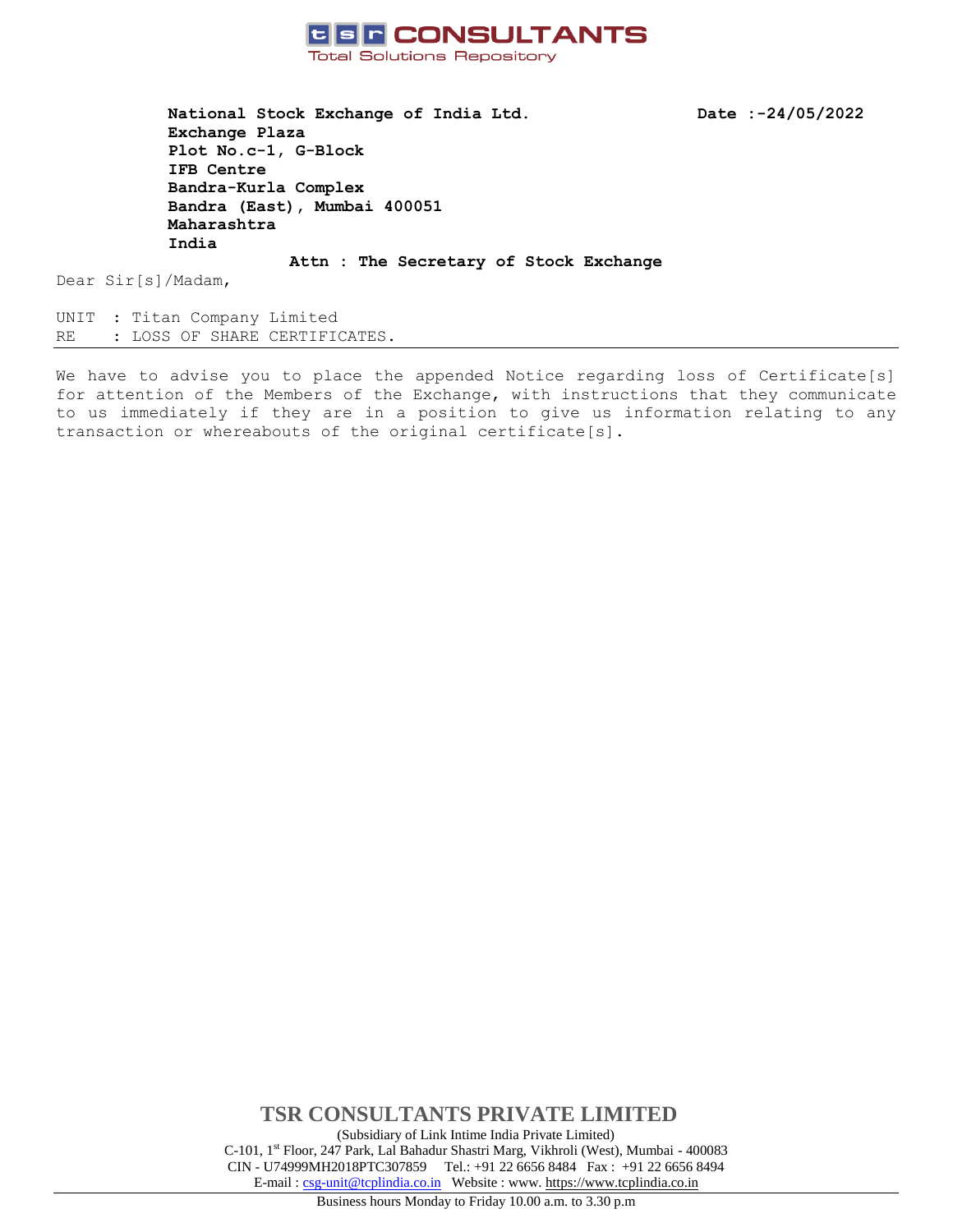**Total Solutions Repository** 

### **NOTICE**

#### **Titan Company Limited**

## **Regd. Off : INTEGRITY, NO. 193, VEERASANDRA OFF HOSUR MAIN ROAD,ELECTRONICS CITY P.O BANGALORE KARNATAKA 560100**

NOTICE is hereby given that the certificate[s] for the under mentioned securities of the Company has / have been lost / mislaid and holder[s] of the said securities has/have applied to the Company to issue duplicate certificate[s]. Any person who has a claim in respect of the said securities should lodge such claim with the Company at the Registered Office, within 15 days from this date, else the Company will proceed to issue duplicate certificate[s] without further intimation.

| Folio No. | Name of the holders (Inc. Joint     | Shares of Rs. $1.00/-$ | Certificate | Distinctive Nos. |
|-----------|-------------------------------------|------------------------|-------------|------------------|
|           | Holders)                            | each                   | No.         |                  |
|           | TWL0025143   LATHA SHRIE, L K SHRIE | 2000                   | 11639       | 26940121-        |
|           |                                     |                        |             | 26942120         |
|           | TWV0004325   VIDYA REDDY            | 260                    | 10548       | 24461461-        |
|           |                                     |                        |             | 24461720         |

**Date :- 24/05/2022 Place :- Mumbai**

> **TSR CONSULTANTS PRIVATE LIMITED** (Subsidiary of Link Intime India Private Limited) C-101, 1st Floor, 247 Park, Lal Bahadur Shastri Marg, Vikhroli (West), Mumbai - 400083 CIN - U74999MH2018PTC307859Tel.: +91 22 6656 8484 Fax : +91 22 6656 8494 E-mail [: csg-unit@tcplindia.co.in](mailto:csg-unit@tcplindia.co.in) Website : www. [https://www.tcplindia.co.in](http://www.tsrdarashaw.com/)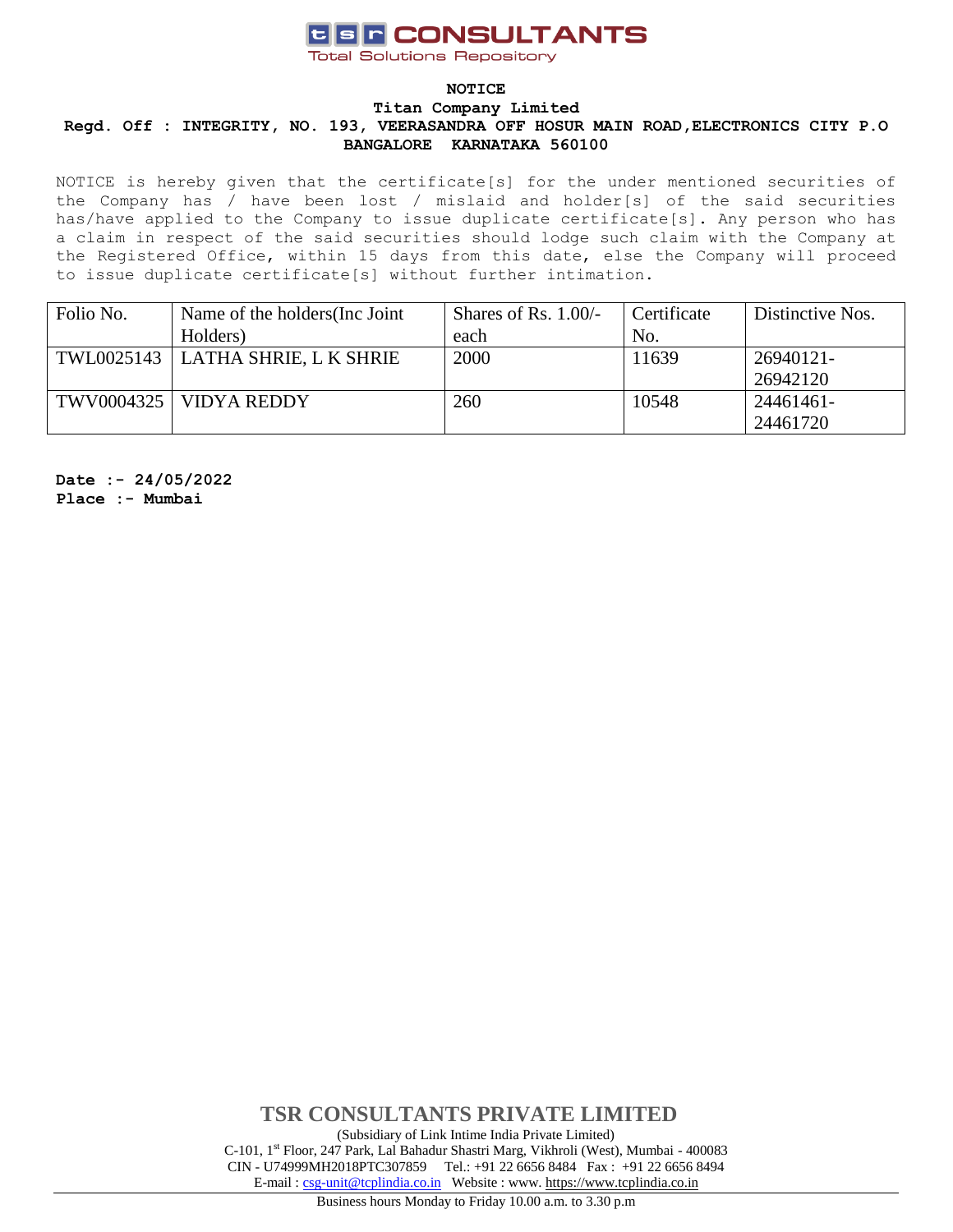

**Total Solutions Repository** 

**BSE LIMITED Date :- 24/05/2022 PHIROZE JEEJEEBHOY TOWERS DALAL STREET FORT MUMBAI MAHARASHTRA INDIA 400001** 

**Attn : The Secretary of Stock Exchange**

Dear Sir[s]/Madam,

UNIT : Titan Company Limited RE : LOSS OF SHARE CERTIFICATES.

We have to advise you to put the appended Notice regarding loss of Certificate[s] for attention of the Members of the Exchange, with instructions that they communicate to us immediately if they are in a position to give us information relating to any transaction or whereabouts of the original certificate[s].

> **TSR CONSULTANTS PRIVATE LIMITED** (Subsidiary of Link Intime India Private Limited) C-101, 1st Floor, 247 Park, Lal Bahadur Shastri Marg, Vikhroli (West), Mumbai - 400083 CIN - U74999MH2018PTC307859Tel.: +91 22 6656 8484 Fax : +91 22 6656 8494 E-mail [: csg-unit@tcplindia.co.in](mailto:csg-unit@tcplindia.co.in) Website : www. [https://www.tcplindia.co.in](http://www.tsrdarashaw.com/)